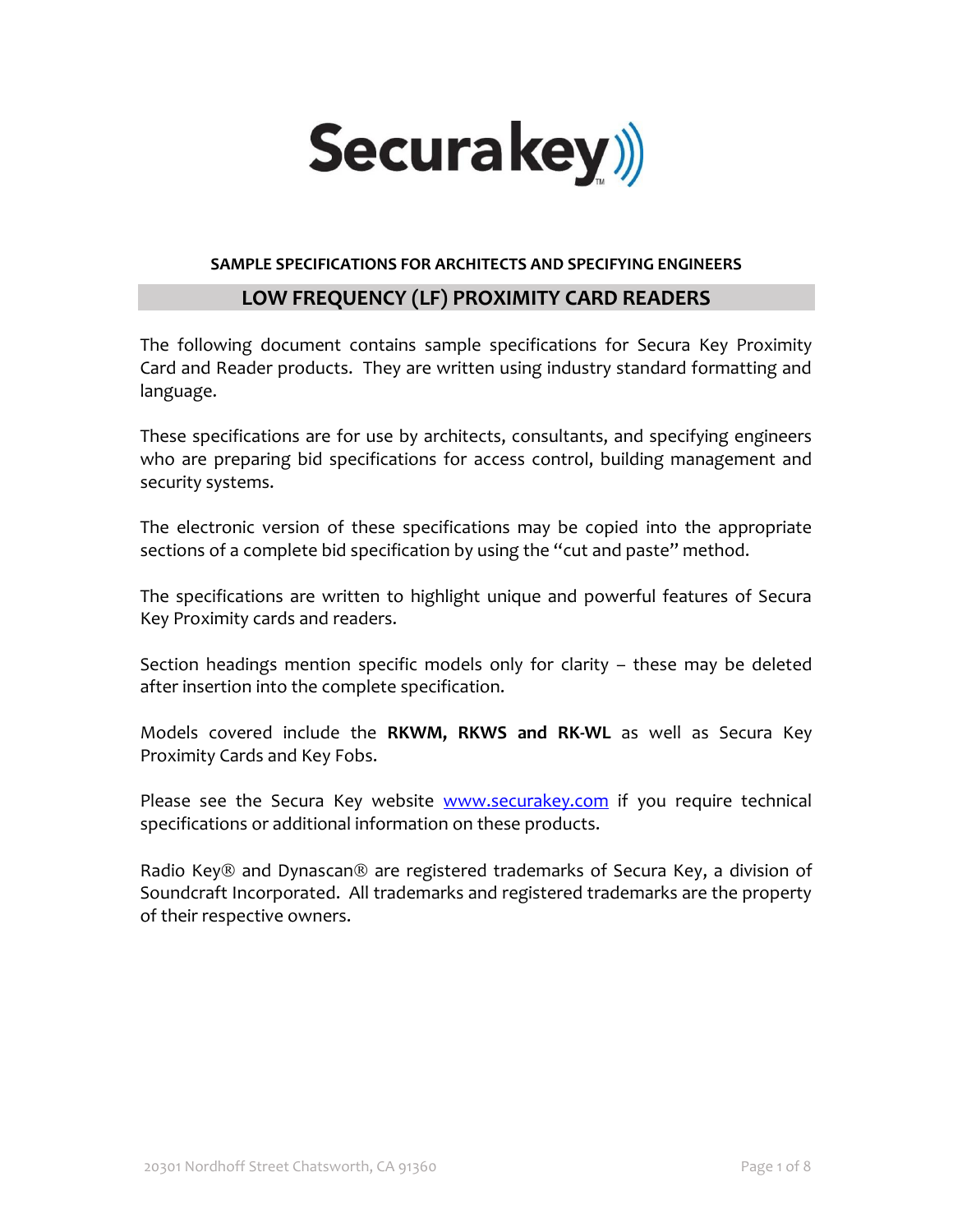### **1.1 ACCESS CONTROL EQUIPMENT**

- A. **ACCESS CONTROL READERS**: Provide Secura Key Proximity Card readers, or equivalent, as shown on the drawings. Card readers shall be "single-package" type, combining electronics and antenna in one package, in the following configurations:
	- 1. (RKWM) Proximity Card Reader, Door Frame or Mullion Mounting Applications:
		- a. Provide mini-mullion style proximity card readers for doorframe or mullion mounting, and where shown on plans.
		- b. The reader shall be of potted ABS material, sealed for weather resistance.
		- c. The reader shall be UL/C 294 listed, and shall have the following regulatory approvals: FCC, CE.
		- d. Transmit Frequency: 125 KHz
		- e. The reader shall have an approximate read range of up to 6" when used with the compatible molded clamshell type access card, or up to 5" when used with the compatible ISO CR-80 type access card.
		- f. The reader shall require that a card, once read, must be removed from the RF field for one second before it will be read again, to prevent multiple reads from a single card presentation and antipassback errors.
		- g. The reader shall be capable of reading access control data from any Secura Key Proximity card or equivalent, and transmitting that data in SIA standard Wiegand format.
		- h. The reader shall have a Wiegand output port and shall operate under internal control for read-only access control applications.
		- i. The reader shall have separate terminal control points for green and red LED indications, and for the audible indicator.
		- j. The reader shall have a bi-color (red/green) LED, and an amber indication shall also be possible by activating both the red and green LED control points simultaneously.
		- k. The reader shall have a piezoelectric audio sounder capable of providing audible indication that a card has been read, as well as other indications under host control.
		- l. The reader shall have a hold input, which when asserted shall buffer a single card read, until the line is released. This input may be used for special applications.
		- m. The reader shall have an automatic tuning feature to assure maximum performance in any environment.
		- n. The reader shall have a three year warranty against defects in materials and workmanship.
		- o. Color shall be black.
		- p. Secura Key Radio Key RK-WM, or equivalent, compatible with selected card media.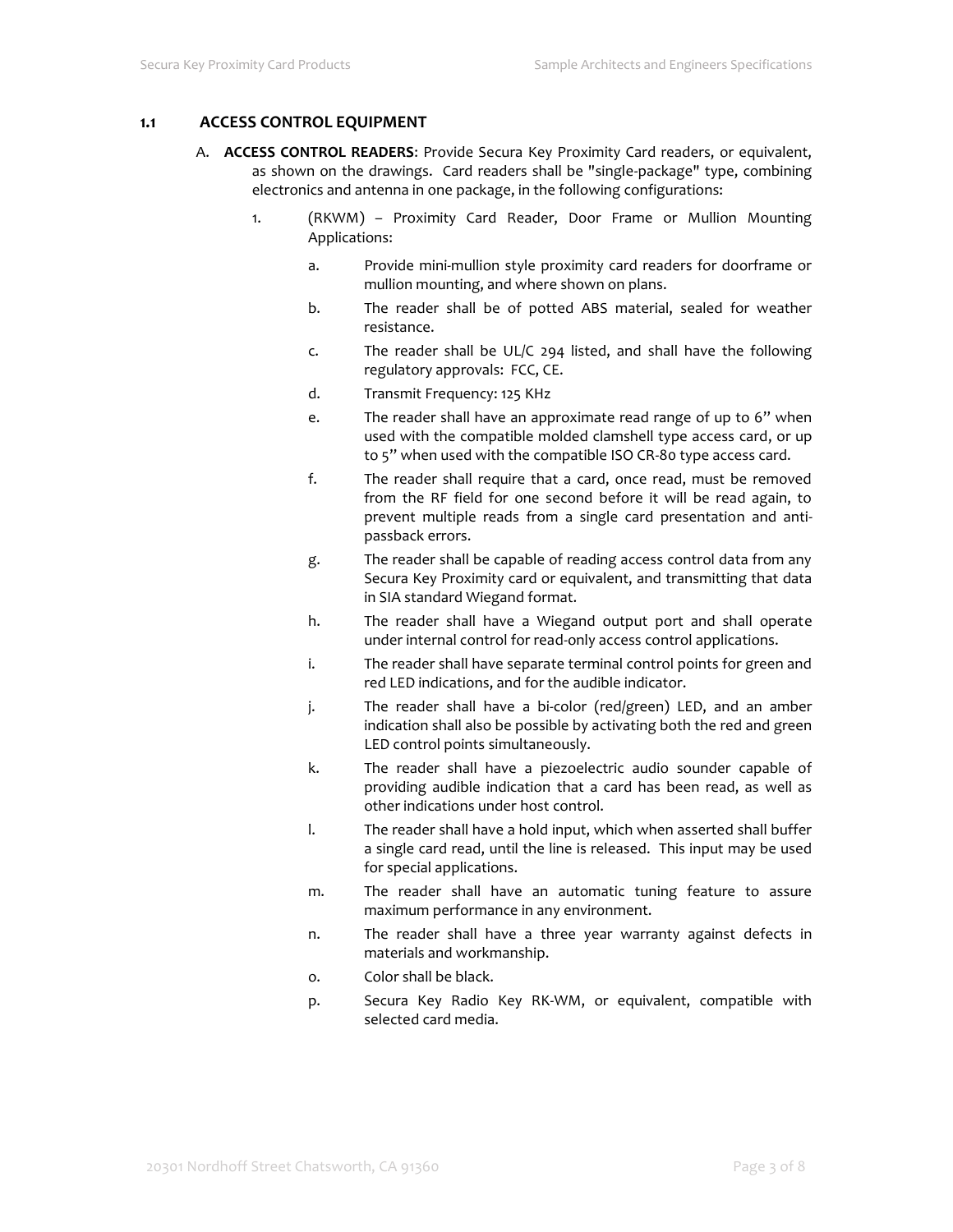- 2. (RKWS) Proximity Card Reader, Wall Mounting (Single-Gang Mounting Applications):
	- a. Provide "single-gang" mounting style proximity card readers for wall mounting, Vehicle Stanchions and Pedestals, and where shown on plans.
	- b. The reader shall be of potted, polycarbonate material, sealed for weather resistance.
	- c. The reader shall be UL/C 294 listed, and shall have the following regulatory approvals: FCC, CE.
	- d. Transmit Frequency: 125 KHz
	- e. The reader shall have an approximate read range of up to 8" when used with the compatible molded clamshell type access card, or up to 6" when used with the compatible ISO CR-80 type access card.
	- f. The reader shall require that a card, once read, must be removed from the RF field for one second before it will be read again, to prevent multiple reads from a single card presentation and antipassback errors.
	- g. The reader shall be capable of reading access control data from any Secura Key Proximity card or equivalent, and transmitting that data in SIA standard Wiegand format.
	- h. The reader shall have a Wiegand output port and shall operate under internal control for read-only access control applications.
	- i. The reader shall have separate terminal control points for green and red LED indications, and for the audible indicator.
	- j. The reader shall have a bi-color (red/green) LED, and an amber indication shall also be possible by activating both the red and green LED control points simultaneously.
	- k. The reader shall have a piezoelectric audio sounder capable of providing audible indication that a card has been read, as well as other indications under host control.
	- l. The reader shall have a hold input, which when asserted shall buffer a single card read, until the line is released. This input may be used for special applications.
	- m. The reader shall have an automatic tuning feature to assure maximum performance in any environment.
	- n. The reader shall have a three year warranty against defects in materials and workmanship.
	- o. Color shall be as selected by the Architect (beige or black).
	- p. Secura Key (RK-WS), or equivalent, compatible with selected card media.
- 3. (RKWL) Proximity Card Reader, Stanchion, Post, Pedestal or Wall Mounting (Single-Gang or Dual-Gang Mounting Applications):
	- a. Provide "single-gang" or "dual-gang" mounting style proximity card readers for wall mounting, Vehicle Stanchions and Pedestals, and where shown on plans.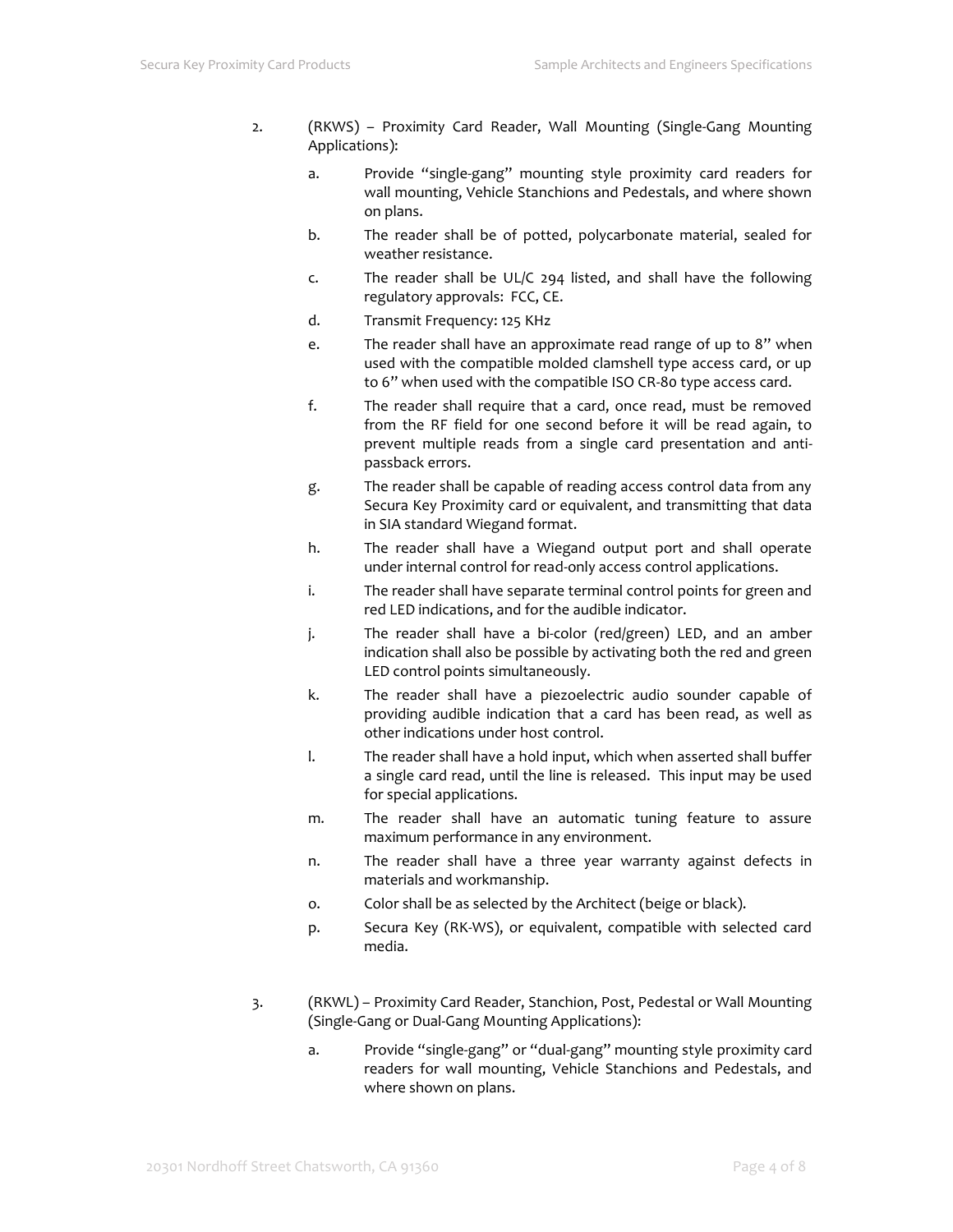- b. The reader shall be of potted, ABS material, sealed for weather resistance.
- c. The reader shall be UL/C 294 listed, and shall have the following regulatory approvals: FCC, CE.
- d. Transmit Frequency: 125 KHz
- e. The reader shall have an approximate read range of up to 36" when used with the compatible molded clamshell type access card, or up to 26" when used with the compatible ISO CR-80 type access card.
- f. The reader shall require that a card, once read, must be removed from the RF field for one second before it will be read again, to prevent multiple reads from a single card presentation and antipassback errors.
- g. The reader shall be capable of reading access control data from any Secura Key Proximity card or equivalent, and transmitting that data in SIA standard Wiegand format.
- h. The reader shall have a Wiegand output port and shall operate under internal control for read-only access control applications.
- i. The reader shall have separate terminal control points for green and red LED indications, and for the audible indicator.
- j. The reader shall have a bi-color (red/green) LED, and an amber indication shall also be possible by activating both the red and green LED control points simultaneously.
- k. The reader shall have a piezoelectric audio sounder capable of providing audible indication that a card has been read. capable of providing audible indication that a card has been read, as well as other indications under host control.
- l. The reader shall have a hold input, which when asserted shall buffer a single card read until the line is released. This input may be used for special applications.
- m. The reader shall have a three year warranty against defects in materials and workmanship.
- n. Color shall be black.
- o. Secura Key (RK-WL), or equivalent, compatible with selected card media.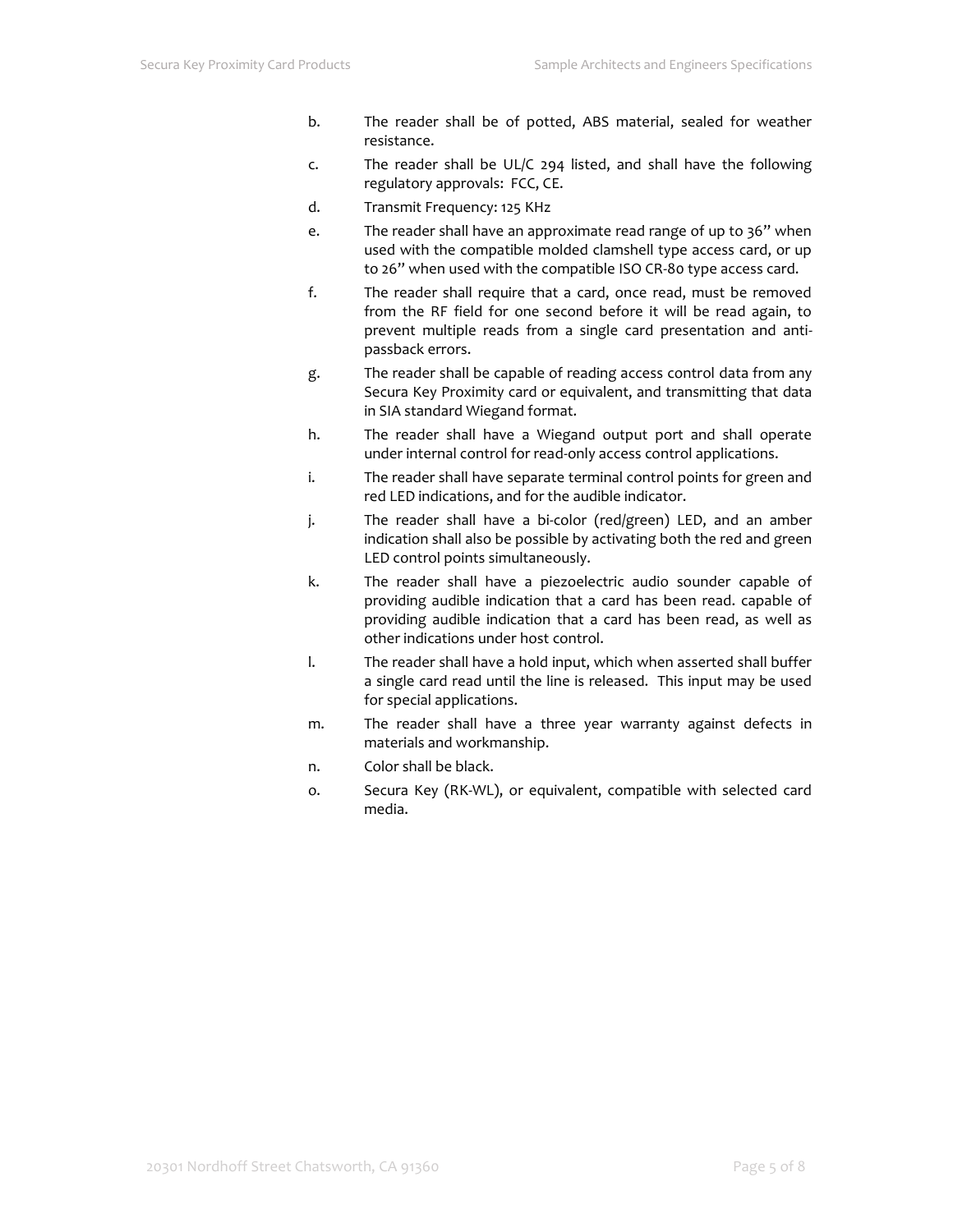### **B. ACCESS CARDS (CREDENTIALS)**

Provide (specify quantities*)* Secura Key Proximity Card Credentials (or equivalent) in the following form factors:

- 1. (RKCI-02) Access Card
	- a. Access cards shall be used with access readers to gain entry to access controlled portals (e.g.; doors, gates, turnstiles) and to hold information specific to the user.
	- b. The card shall be available in single technology or multiple technology configurations using 125 kHz proximity technology. Single technology cards shall meet the following criteria:
		- 1) The card shall meet ISO 7810 specifications for length, width, thickness, flatness, card construction and durability, and shall be in a form suitable for direct two-sided dyesublimation or thermal transfer printing on the specified badge printer.
		- 2) Presentation to the access control reader at any angle within a minimum of one (1) inch shall result in an accurate reading of the card.
		- 3) The card shall be warranted against defects in materials and workmanship for lifetime, or if multiple technologies are used: with a magnetic stripe the card shall have a fifteen (15) month warranty.
		- 4) Provide (specify quantity), access cards, compatible with the specified card readers. Cards shall be encoded with SIA standard Wiegand card data, at the factory.
		- 5) The card shall not carry any identification showing the location of the property unless otherwise specified herein.
		- 6) The card shall be capable of accepting a slot punch, allowing it to be hung from a strap clip in either a vertical or horizontal orientation.
	- c. Multiple technology cards shall support a 125 KHz Proximity chip and antenna plus an added Magnetic Stripe
	- d. Provide (specify quantity) (badge protectors with clips or other accessories), of a type acceptable to the Architect.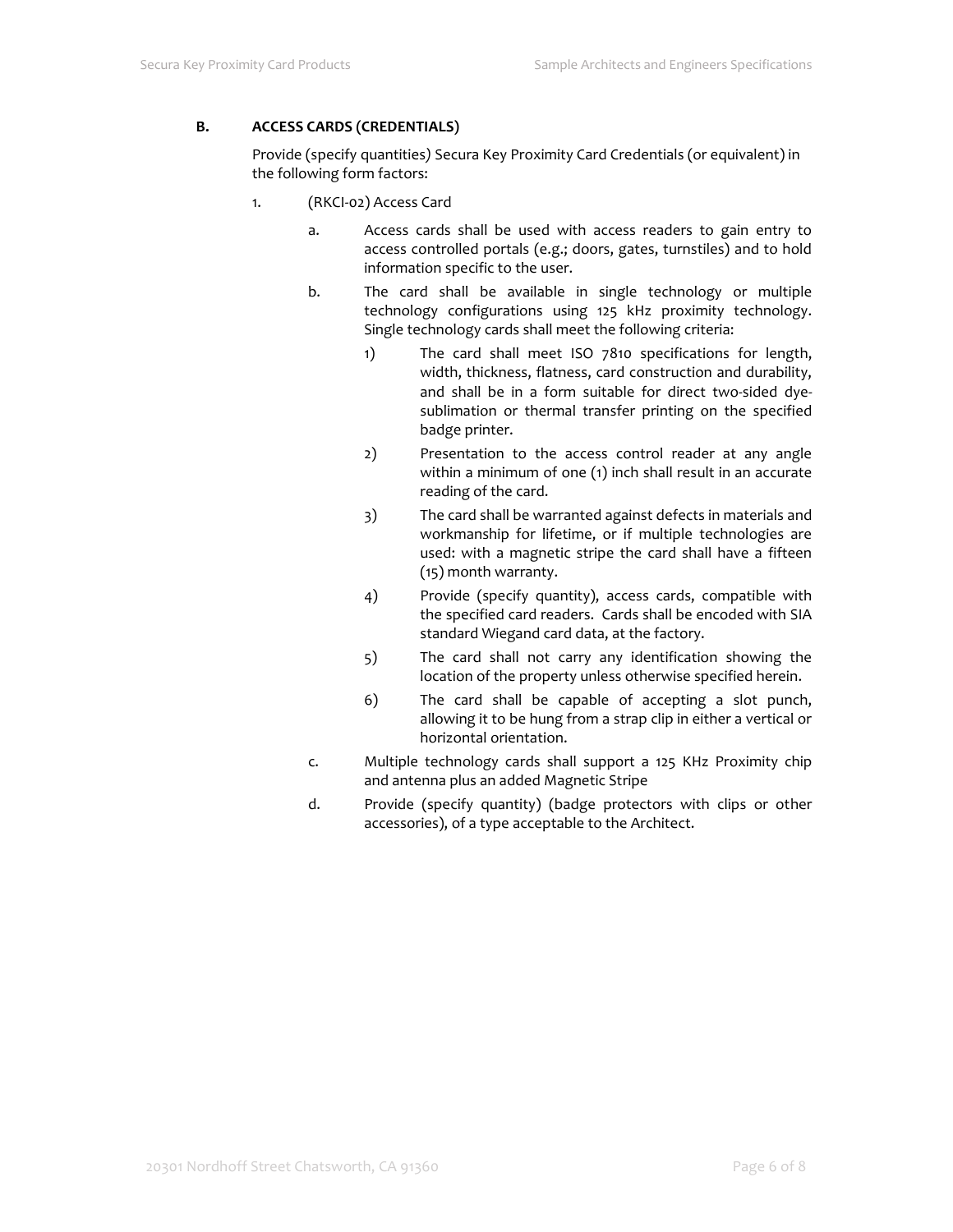- 2. (RKCM-02) Molded Access Card
	- a. Molded Access cards shall be used with access readers to gain entry to access controlled portals (e.g.; doors, gates, turnstiles) and to hold information specific to the user, for applications where the card must withstand rough use (such as factory, warehouse, transportation, etc.)
	- b. The card shall meet the following criteria:
		- 1) The card shall meet ISO 7810 specifications for length and width, and shall be no more than 0.65" thick, and shall accept an adhesive-backed field-printable PVC cover, which shall be in a form suitable for direct dye-sublimation or thermal transfer printing on the specified badge printer.
		- 2) Presentation to the access control reader at any angle within a minimum of one (1) inch shall result in an accurate reading of the card.
		- 3) The card shall be warranted against defects in materials and workmanship for lifetime.
		- 4) Provide (specify quantity), access cards, compatible with the specified card readers. Cards shall be encoded with SIA standard Wiegand card data, at the factory.
		- 5) The card shall not carry any identification showing the location of the property unless otherwise specified herein.
		- 6) The card shall include a molded slot punch on one end, allowing it to be hung from a strap clip in a vertical orientation.
		- 7) The card shall be available with a 125 KHz Proximity chip and antenna.
	- c. Provide (specify quantity) (badge protectors with clips or other accessories), of a type acceptable to the Architect.
- 3. (RKKT-02) Access Key Fob
	- a. Access Key Fobs shall be used with access readers using 125 kHz proximity technology to gain entry to access controlled portals (e.g.; doors, gates, turnstiles) and to hold information specific to the user.
	- b. The Key Fob shall be constructed of durable injection molded ABS plastic, with a slot molded into one end, and shall be suitable for placement on a key ring.
	- c. Presentation to the access control reader at any angle within one (1) inch shall result in an accurate reading of the key fob.
	- d. Provide (specify quantity) key fobs compatible with the specified card readers.
	- e. The key fob shall not carry any identification showing the location of the property unless otherwise specified herein.
	- f. The key fob shall be warranted against defects in materials and workmanship for three-years.